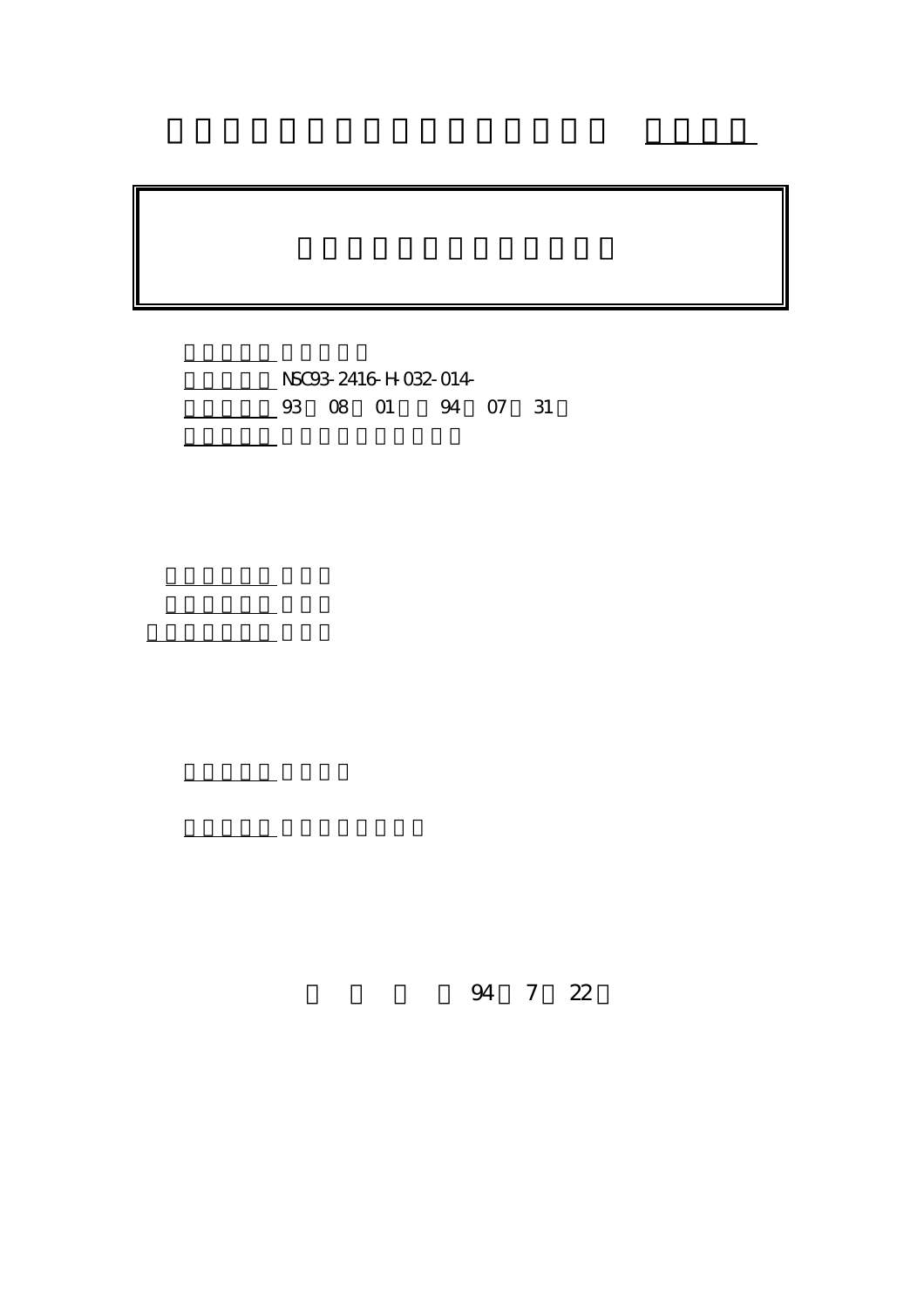# 行政院國家科學委員會專題研究計畫成果報告

計書編號: NSC 93-2416-H-032-014 執行期限:93 年 8 月 1 日至 94 年 7 月 31 日 主持人:謝文良 淡江大學財金系

## 一、摘要

本研究檢驗期貨未平倉量和成交量間 的關係,首先確認個別合約未平倉量與成 交量同樣因為合約生命週期的影響,而呈 現週期性的消長,整體未平倉量和成交量 則因為市場成長,也呈現顯著的正相關。 然而兩者的日內型態則反向變動,成交量 為 U 型,但未平倉量則為倒 U 型。未平倉 量則的倒 U 型態顯示投資人傾向在開盤時 將前一交易日留倉的部位獲利了結或停 捐,且當沖交易也在收盤時結束部位,因 而使未平倉量在開盤與收盤時段較低。研 究發現日內未平倉量可以反映期貨交易人 的風險趨避行為。

關鍵詞:未平倉量、成交量、期貨

#### Abstract

This article examines the relationship between futures open interest and trading volume. I find that the open interest and trading volume of individual futures contract show similar cyclical pattern which matches the life cycle of futures contracts. On the other hand, the open interest and trading volume of overall markets show similar growing trend due to the steadily development of TAIFEX futures market. Most interestingly, this article finds inverse relationship between the intraday patterns of two variables. The trading volume is U

shape whilst the open interest exhibits inverse U shape. It suggests that, at opening, traders tend to liquidate the overnight position to realize profits or stop losses. The lower open interest at closing may result from that day traders close out positions to avoid overnight exposure. Results suggest that the intraday patterns of open interest reflect traders' risk aversion.

**Keywords**: open interest, volume, futures

#### 二、序論

未平倉量(open interest)是「契約屬 性」的衍生性商品交易市場(如期貨、選擇 權等)中特有的變數,以期貨市場為例,未 平倉量是一日收盤時,該合約在市場上已 開倉但尚未平倉的總部位(口數)。由於每一 口期貨合約是由一個多頭部位和一個空頭 部位組合而成,未平倉量也就等於當時多 頭倉位的總和或空頭倉位總和。期貨交易 可以分為新開倉交易及平倉交易,無論開 倉的部位是多頭部位或空頭部位,都具有 增加未平倉量的效果,而平倉交易的目的 是結束原已開倉的部位,故減少未平倉量。

未平倉量在期貨合約的整個生命週 期中有明顯的週期性變化,遠月份的期貨 合約通常參與者較少,因此未平倉量不 高。隨時間推移,合約即將成為近月份合 約時,將接收來自到期合約的轉倉量,未 平倉量將急速放大,之後呈現穩定的高原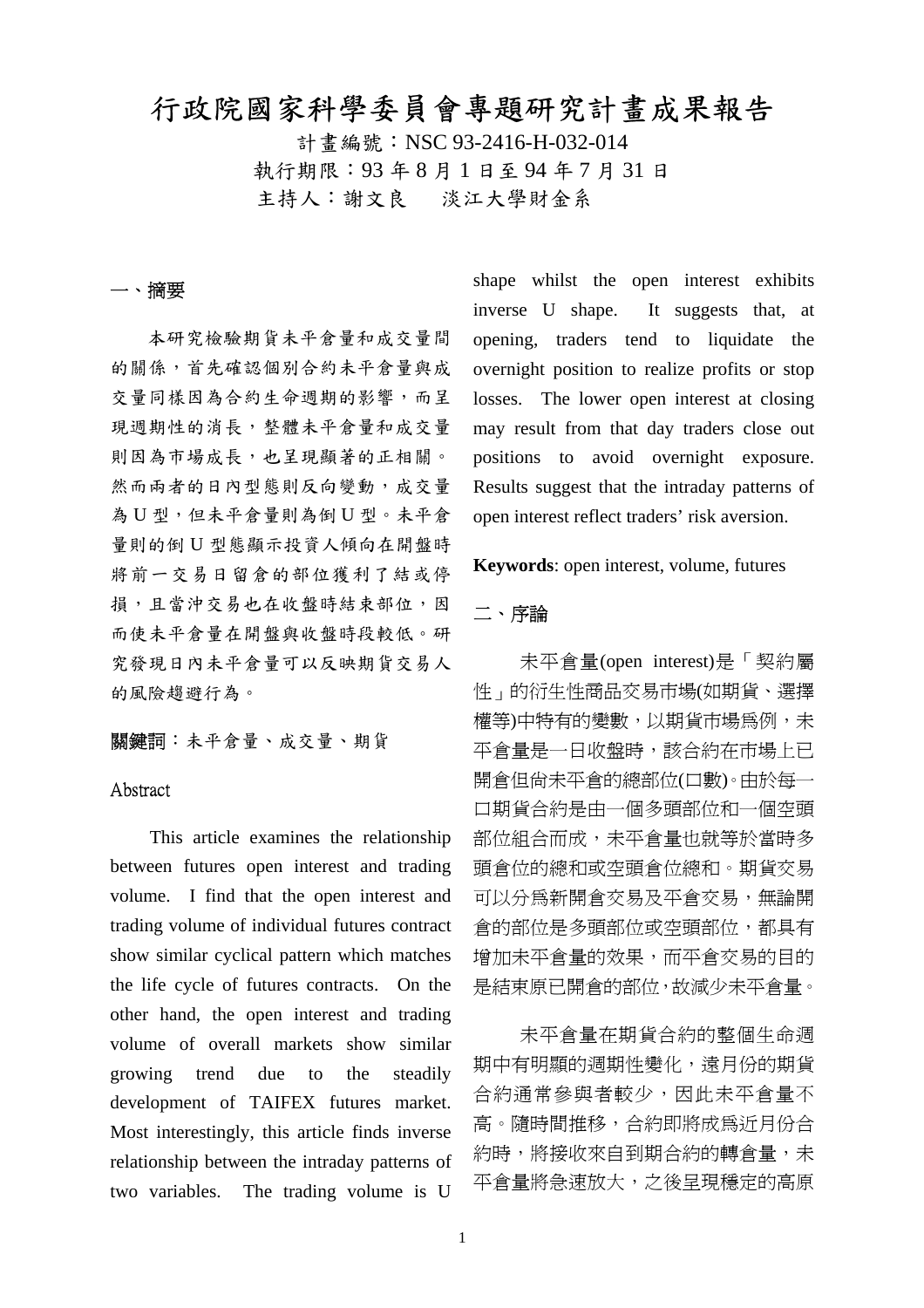期,直到合約接近到期時,未平倉量又會 轉至下一個合約。上述週期性變化和期貨 成交量的週期性變化相當接近,因此在某 些資料分期的方式下,未平倉量和成交量 呈現顯著的正相關。

可能因為這種正相關太過明顯,許多 技術分析直接將成交量的詮釋方法套用到 未平倉量,而忽略了未平倉量本質的特 性。如前段所言,新開倉交易增加未平倉 量,而平倉交易減少未平倉量,因此如果 某一時段內多數的交易都意在平倉,則大 額成交量反而會減少未平倉量。以成交量 的理論套用到未平倉量的研究則忽略了上 述差異。

個別期貨合約在生命週期中,未平倉 量與成交量因為上述現象而產生高度的正 相關,然而觀察整體市場,也就是所有月 份合約加總之後的未平倉量與成交量,則 未必有上述週期性的變化。整體市場的未 平倉量與交易量因為加總了同一時間不同 到期月份的合約,故不會呈現週期性的變 化。此外,未平倉量的日內變化型態也不 受合約週期性的影響,故以日內資料分 析,更能呈現未平倉量與成交量的關係。

本研究以簡單的圖形和相關性分 析,比較未平倉量和成交量的關係。

#### 三、結果與討論

本文研究的資料期間為 1998 年 7 月 21 日至 1999 年 4 月 8 日,共 192 個營業日, 含 12 個到期交割月份契約,其成交回報數 據資料取自台灣期貨交易所,內含變數主 要有交易日期 (date) 、到期交割月份 (setmon)、買進/賣出別(bs)、成交數量(mqt) 與成交時間(mthtime)等,共計 707,083 筆逐 筆(trade-by-trade)成交紀錄。

本研究將資料按日資料與日內五分 鐘資料兩種觀察頻率分別匯總,無論收盤 未平倉量或日內未平倉量皆包含當時所有 到期交割月份合約。首先按表 2-1 之不同 到期交割月份(setmon)劃分為 12個檔,再 累計投資人各自計算出在交易起迄時點 內,每日或每五分鐘最後一筆未平倉量與 累積成交量,之後將個別投資人未平倉量 合併,按交易日期(date)、成交時間(mthtime) 排序後,前後期未平倉量相減以計算出未 平倉量變動量(DOI),再將 12 個不同到期 交割月份檔垂直合併,按相同交易日或相 同交易日與五分鐘區間加總即可得之。在 本研究期間內,台指期貨開盤時間為上午 9 點至中午 12 點 15 分,故將日內區間分為 1 個一分鐘區間(9:00:01 ~ 9:04:59)加上 39 個 五分鐘區間,共 40 個區間。

表 1 為未平倉量的日資料敘述統計 值,並與台指現貨股票的成交量、期貨成 交量並列對比。

期貨未平倉量會因遠月契約較少投 資人參與,而位於較低水準,直到該契約 將成為近月契約時,因到期月份契約轉 倉,未平倉量急速放大,之後呈現穩定的 高原期,直到該契約接近到期時,未平倉 量又會轉至下一個契約。未平倉量在期貨 合約生命週期內與交易量呈現大致相符的 型態。圖 1 取出 12 個合約距到期日 60 天 內的資料,再依距到期日天數相同分組, 計算該日期貨交易量(FVOL)、未平倉量(OI) 與未平倉量變動量(DOI)的平均數。如圖所 示可知期貨生命週期中,交易量與未平倉 量都有明顯穩定且平滑的消長現象;另一 方面,由表 1-1 知兩者相關係數高達 0.7966 且顯著,其週期性型態十分相似。

由表 2 可知, 現貨與期貨交易量皆與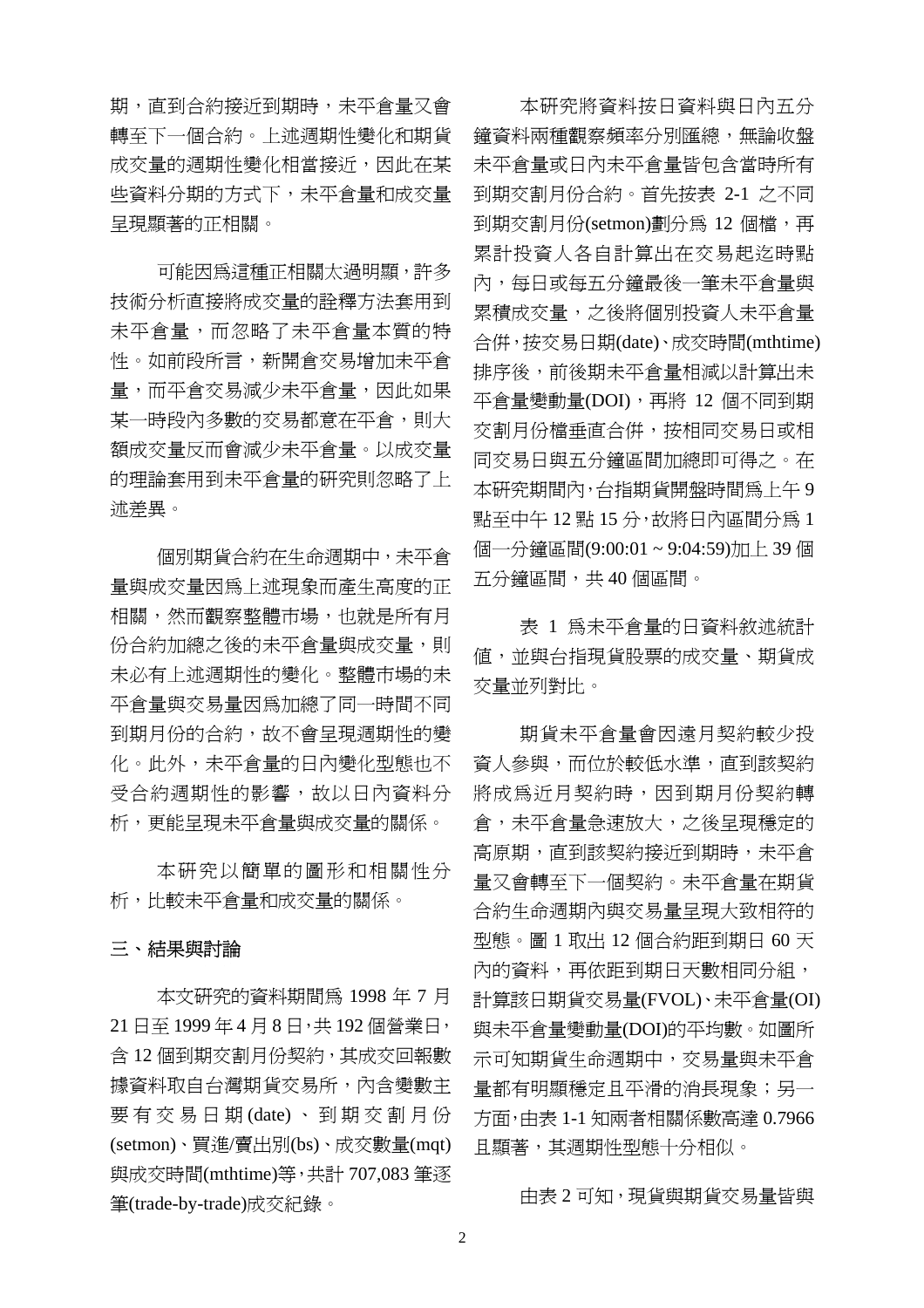未平倉量有顯著的正相關,且期貨交易量 與未平倉量變動絕對值(|DOI|)亦有顯著正 相關, 如同 Bessembinder and Seguin (1992) 所言,未平倉量與市場交易活動存在經濟 關係。

圖 2 表達現貨交易量(SVOL)、期貨交 易量(FVOL)、未平倉量(OI)與未平倉量變 動量(DOI)的日內型態(intraday pattern)。由 圖可見,未平倉量在開盤時最低,而於盤 中緩步累積上升,但在收盤前微幅下降, 呈現倒 U 型的分布,這與期貨成交量的 U 型分布恰恰相反。表 3 的相關性檢定也顯 示日內未平倉量與成交量反向變動。

比較成交量與未平倉量的日內型 態,可以做出以下有趣的詮釋,首先,期 貨開盤時段成交量放大,但未平倉量卻減 少,顯示該時段的交易多屬平倉交易,而 非開倉交易。一般而言,開盤時段的資訊 揭露最為顯著,因為開盤時段的交易反映 累積隔夜的所有資訊,並同時匯總所有資 訊,尋求新的均衡價格。開盤時段的平倉 交易多於新開倉交易,顯示投資人將既有 的隔夜部位獲利了結(或是停損)的交易甚 於參考新資訊加入部位的交易。換言之, 開盤新資訊反應的同時,提供投資人停利 或停損的機會,而非新加入投機部位的時 機。<sup>1</sup>

未平倉量在開盤時段後增加,並於盤 中逐漸累積,顯示當隔夜資訊消化之後, 有意建立新部位的交易開始進場,此時成 交量雖然不大,但是開倉交易多於平倉交 易,故未平倉量的變動量為正值。

到了收盤前約半小時,成交量上升,

\_\_\_\_\_\_\_\_\_\_\_\_\_\_\_\_\_\_\_\_\_\_\_\_\_\_\_\_\_\_\_\_\_\_\_\_

但未平倉量卻反轉下跌,顯示收盤時段的 交易也是平倉多於開倉,這可能是因為當 沖交易人不願承擔留倉隔夜的風險,因此 在收盤時段產生一波的平倉交易。研究發 現日內未平倉量可以反映期貨交易人的風 險趨避行為。

#### 四、參考文獻

- Bessembinder, H., and Seguin, P. J., 1992, "Futures-trading activity and stock price volatility," *The Journal of Finance*, 47, 2015-2034.
- Bessembinder, H., and Seguin, P. J., 1993, ""Price variability, trading volume and market depth: evidence from futures markets," *Journal of Financial and quantitative analysis*, 28, 21-39.
- Bessembinder, H. Chan, K. and Seguin, P. J. (1996),"An empirical examination of information, differences of opinion, and trading activity," *Journal of Financial Economics*, 40, 105-134.
- Chang, E., Chou, R. Y., & Nelling, E. F. (2000), "Market volatility and the demand for hedging in stock index futures," *Journal of Futures Markets*, 20, 105-125.
- Chen, N.-F., Cuny, C. J., and Haugen, R. A. (1995), "Stock volatility and the levels of the basis and open interest in futures contracts," *Journal of Finance*, 50, 281-300.
- Figlewski, S. (1981), "Futures trading and volatility in the GNMA market," *Journal of Finance*, 36, 445-456.
- Ragunathan, V. and Peker, A., 1997, "Price variability, trading volume and market depth: evidence from the Australian futures market," *Applied Financial Economics*, 7, 447-454.
- Watanabe, T., 2001, "Price variability, trading volume and market depth: evidence from the Japanese stock index futures market," *Applied Financial Economics*, 11, 651-658.

<sup>1</sup> 開盤時通常價格波動性也較大,無論投機或避險 交易都可能避免在此時進場,以降低逆選擇成本。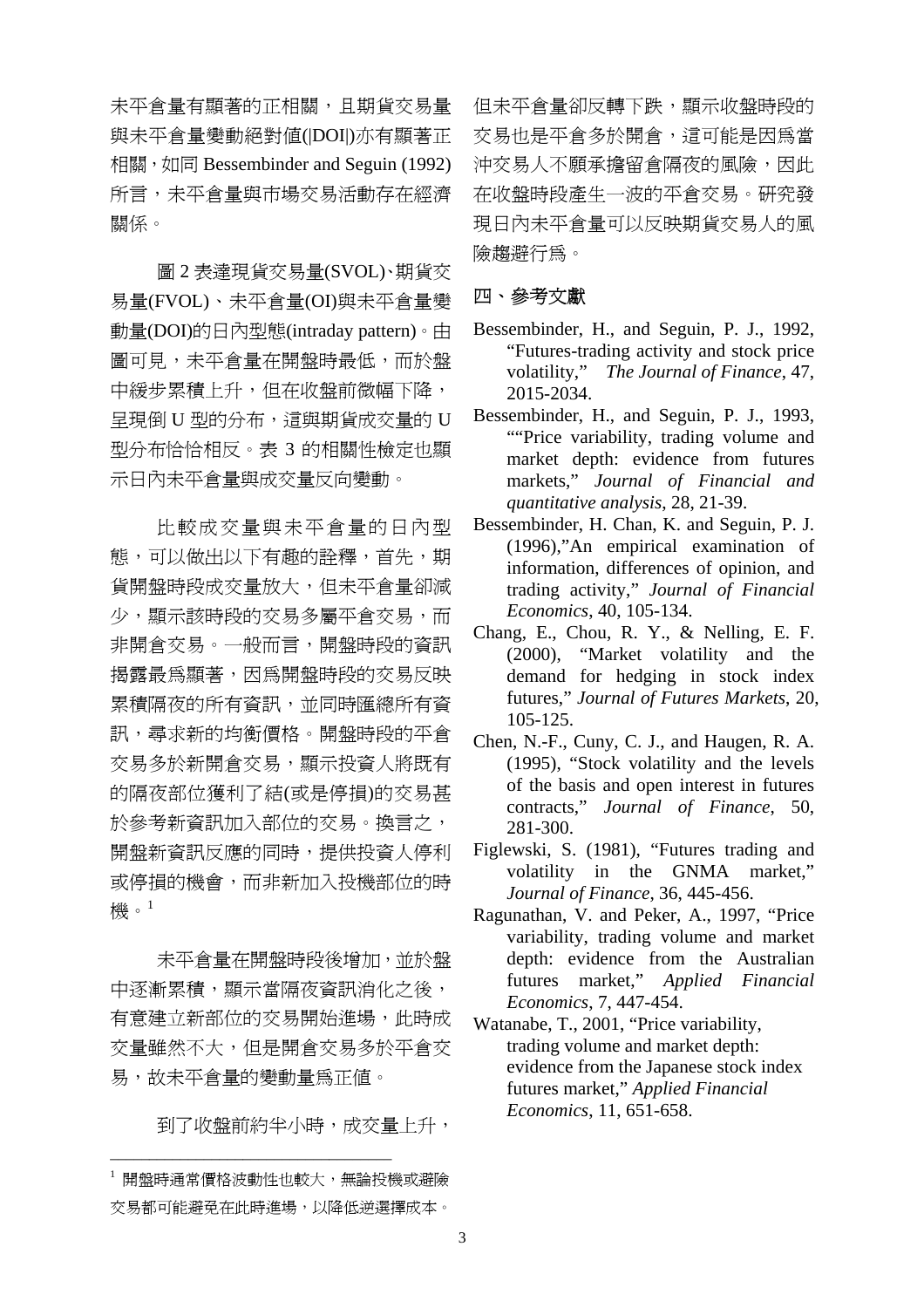# 表 **1** 基本統計量

|             | N   | Mean   | S.D.    | Max.   | Min.    |
|-------------|-----|--------|---------|--------|---------|
| TSE 成交量     | 192 | 231.80 | 81.09   | 486.36 | 113.46  |
| 期貨成交量(FVOL) | 192 | 3082   | 1768.72 | 7828   | 154     |
| 未平倉量(OI)    | 192 | 5023   | 2319.66 | 9094   | 140     |
| DOI         | 192 | 81     | 314.39  | 862    | $-1413$ |
| DOI         | 192 | 238    | 220.21  | 1413   |         |

註: 1.DOI 為未平倉量一階差分,即為未平倉量前後期相減所得,且|DOI|為 DOI 之絕 對值。

2.TSE 成交量的單位為萬張。

#### 表 **2** 每日原始**(**未除趨勢**)**的交易活動變數之 **Pearson** 相關係數

|             | TSE 成交量        | 未平倉量(OI)       | <b>DOI</b>  | DOI            |
|-------------|----------------|----------------|-------------|----------------|
| 期貨成交量(FVOL) | 0.3356         | 0.7966         | $-0.1364$   | 0.3947         |
|             | $(0.0001)$ *** | $(0.0001)$ *** | $(0.0593)*$ | $(0.0001)$ *** |
| TSE 成交量     |                | 0.1946         | 0.0736      | 0.0942         |
|             |                | $(0.0068)$ *** | (0.3101)    | (0.1937)       |
| 未平倉量(OI)    |                |                | 0.0299      | 0.3968         |
|             |                |                | (0.6806)    | $(0.0001)$ *** |
| DOI         |                |                |             | 0.0024         |
|             |                |                |             | (0.9734)       |

註: 無括弧者為 Pesrson 相關係數估計值,括弧中的數值為其 P 值且\*\*\*、\*\*或\*分別表 示在 1%、5%或 10%的顯著水準下顯著。

## 表 **3** 日內 **5** 分鐘原始**(**未除趨勢**)**的交易活動變數之 **Pearson** 相關係數

|            | TSE 成交量        | 未平倉量(OI)       | <b>DOI</b>     | DOI            |
|------------|----------------|----------------|----------------|----------------|
| 期貨成交量      | 0.8513         | $-0.4932$      | $-0.4129$      | 0.9257         |
| (FVOL)     | $(0.0001)$ *** | $(0.0022)$ *** | $(0.0123)$ **  | $(0.0001)$ *** |
| TSE 成交量    |                | $-0.3394$      | $-0.5738$      | 0.7943         |
| (SVOL)     |                | $(0.0429)$ **  | $(0.0002)$ *** | $(0.0001)$ *** |
| 未平倉量(OI)   |                |                | $-0.2838$      | $-0.3737$      |
|            |                |                | $(0.0935)*$    | $(0.0248)$ **  |
| <b>DOI</b> |                |                |                | $-0.5360$      |
|            |                |                |                | $(0.0008)$ *** |

註: 1.在本研究期間因期交所交易時間為 9:00 至 12:15,但證交所交易時間為 9:00 至 12:00,為了配合一致的五分鐘頻率(除第一個區間為 6 分鐘外),僅取 9:00 至 12:00 (重疊部分)共 36 個區間,以求出兩兩的 Pearson 相關係數。

2.括弧中的數值為 P 值且\*\*\*、\*\*或\*分別表示在 1%、5%或 10%的顯著水準下顯著。